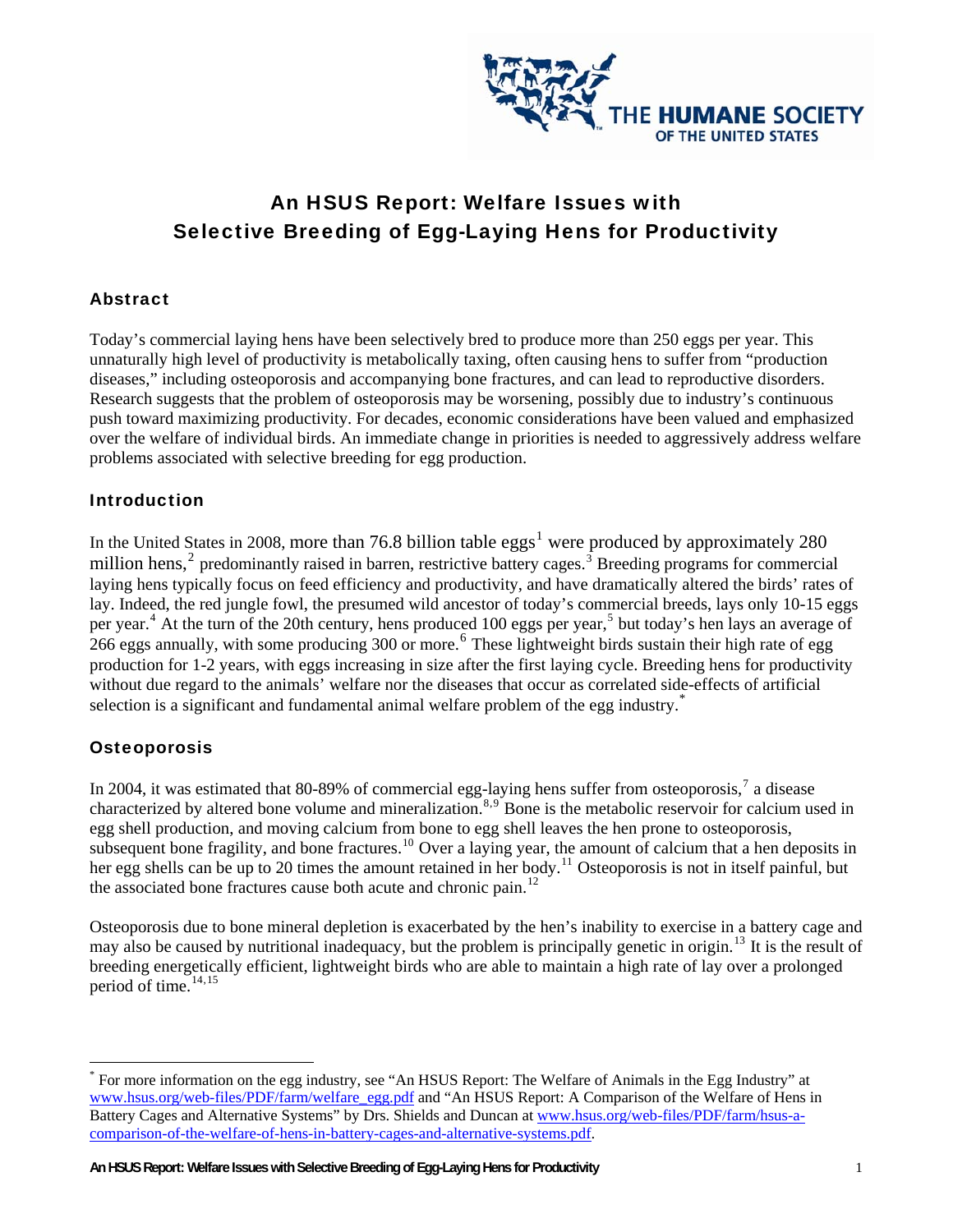Osteoporosis-induced bone fractures may occur as hens are put into or pulled out of battery cages, during the laying period, or during transport for slaughter. Studies conducted during the 1990s estimated that the incidence of bone fractures for caged laying hens was 0-20%,<sup>[16](#page-3-0),[17](#page-3-0),[18](#page-3-0)</sup> while more recent studies from 2004 and 2005 report 11-26%.<sup>[19](#page-3-0),[20](#page-3-0)</sup> In a study published in 2003, bone fractures were the main cause of mortality in caged hens.<sup>[21](#page-3-0)</sup> After 1-3 egg-laying cycles, productivity begins to wane, and hens are considered "spent." When they are removed from their cages, 16-25% suffer from newly broken bones.<sup>[22](#page-3-0),[23](#page-3-0),[24](#page-3-0)</sup> If hens are transported, unloaded, and shackled for slaughter, the proportion of birds with broken bones may increase, and studies have reported that up to 31% of hens have new bone fractures following this process.  $25,26$ 

Based on limited data from cage-free flocks, the Scientific Panel on Animal Health and Welfare<sup>[†](#page-1-0)</sup> noted that the problem of bone fractures due to osteoporosis appears to be worsening.<sup>[27](#page-3-0)</sup> A 1991 study reported that free-range hens suffered old bone breaks, sustained during the laying period, at the rate of 2-42% while 11-30% of hens in perchery housing had old breaks.<sup>[28](#page-3-0)</sup> Compared to estimates from 2004 and 2006 that put the incidence at 50- $78\%$ <sup>[29](#page-3-0),[30](#page-3-0)</sup> the earlier reports were much lower, although at least one recent study from 2004 reported no bone fractures at all for cage-free hens.<sup>[31](#page-3-0)</sup>

Different hen strains vary in their susceptibility to weak bones.<sup>[32](#page-3-0),[33](#page-3-0)</sup> Skeletal fragility is a production disease, an undesirable side-effect of selective breeding programs that focus primarily on productivity, and is not found in unselected lines<sup>[34](#page-3-0)</sup> or heritage breeds.<sup>[35](#page-3-0)</sup> Susceptibility to osteoporosis is moderately to strongly heritable,<sup>[36](#page-4-0)</sup> and it is possible to selectively breed hens for stronger bones.<sup>[37](#page-4-0)</sup> New strains show a six-fold decrease in humeral fractures after four generations, and two-fold increase in tibia strength after seven generations.<sup>[38](#page-4-0),[39](#page-4-0)</sup> A scientific review of skeletal problems in both broiler (meat) and egg-laying chickens concluded that "[g]enetic selection seems to offer the best prospects for improving bone quality and resistance to osteoporosis in hens."<sup>[40](#page-4-0)</sup>

### Reproductive Problems

 $\overline{a}$ 

reproductive tract, the oviduct) is momentarily everted. However, muscle elasticity can become inadequate after that laying hens will become victims of cloacal cannibalism. $47$ Consumer demand is greatest for extra-large and large egg sizes.<sup>[41](#page-4-0)</sup> The production of these eggs by small birds is one factor that can lead to cloacal prolapse, a condition in which the outer end of the reproductive tract fails to retract following oviposition (egg-laying).<sup>[42](#page-4-0),[43](#page-4-0)</sup> Normally, the shell gland (the lower part of the hen's a hen has laid many eggs, leaving a small portion of the oviduct to rest outside of the cloacal opening.<sup>[44](#page-4-0)</sup> Cagemates may peck at the prolapsed part of the oviduct, leading to hemorrhages, infection, cannibalism, and possibly even death in the hens suffering cloacal prolapse.[45](#page-4-0),[46](#page-4-0) The provision of a nest box, as is practiced in non-cage housing systems, minimizes visibility of the cloaca during oviposition, and may reduce the likelihood

Hormonal activity associated with heavy egg production is a factor predisposing hens to salpingitis, an inflammation of the reproductive tract caused by bacterial *E. coli* infection. In severely affected hens, the oviduct thins, and masses of caseous exudate (oozing material with a cheese-like consistency) form, which can expand and fill the body cavity, leading to further complications and eventually to the death the bird.<sup>[48](#page-4-0)</sup>

Laying hens selectively bred for high egg production can also suffer from tumors of the oviduct. Adenomas (benign glandular tumors) and adenocarcinomas (malignant glandular tumors) are commonly found in commercial laying hens, possibly due to prolonged exposure of the oviduct to steroid sex hormones controlling egg production.[49](#page-4-0)

<span id="page-1-0"></span><sup>&</sup>lt;sup>†</sup> The Scientific Panel on Animal Health and Welfare is an advisory group within the European Food Safety Authority, an independent European agency that produces scientific opinions and guidance to and for European policies and legislation, the European Commission, European Parliament, and EU Member States.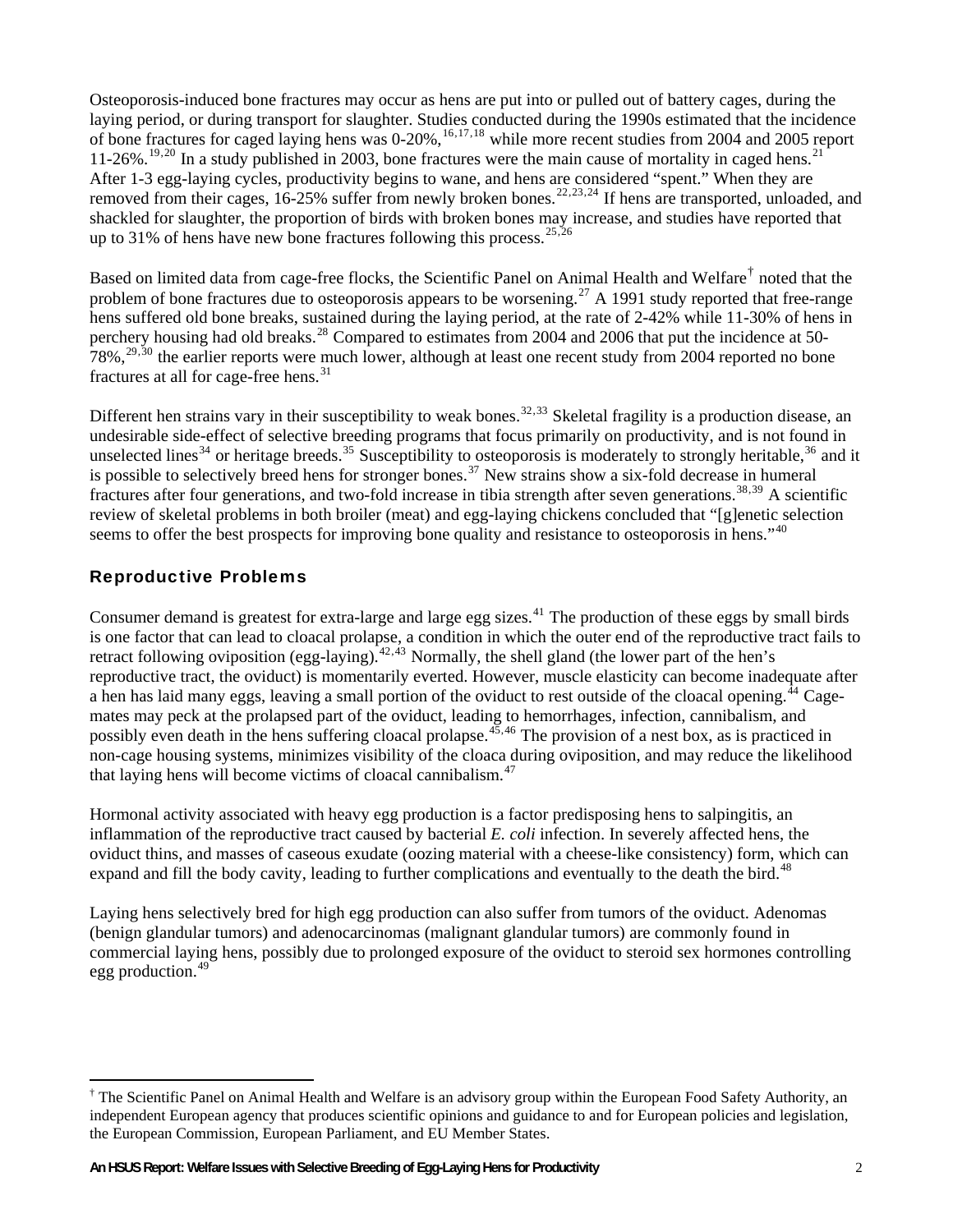## <span id="page-2-1"></span>Longevity

After approximately one year of egg-laying, hens typically are either sent to slaughter, killed on-site, or are force-molted, a process of starving the birds for up to 14 days or temporarily feeding a diet that is deficient, in excess, or reduced in nutrients. Nutritional stress combined with changes in the lighting program induce the birds to molt—i.e., to lose their old plumage and grow a new set of feathers during a temporary period of reproductive quiescence. Egg production wanes as hens age, and "spent" hens are replaced after two or three (though rarely) laying cycles. While the life of a commercial laying hen is never more than approximately three years in length, some chickens, especially when not bred for extreme production, have a natural lifespan of 5-8 years and can live up to 30 years.<sup>5</sup>

### Conclusion

 $\overline{a}$ 

It would be unfair to say that breeding goals have never focused on animal health. Primary breeders have successfully lowered mortality rates and eradicated diseases such as lymphoid leucosis from pedigree chickens during the 1980s and 1990s.<sup>[51](#page-4-1)</sup> As well, some breeding companies show interest in new technologies that could enhance their ability to select disease-resistant animals and some are actively selecting against behavioral abnormalities, such as cannibalism. Nevertheless, welfare improvements are compromised by the industry's insistence on placing productivity before welfare. The ethical impact of current breeding practices deserves more serious consideration by breeding companies.

In the United States, virtually all egg-laying hens now come from strains produced by three primary breeding companies.<sup>[52](#page-4-2)</sup> With support from the rest of the egg industry, these breeding companies could have a tremendous impact on the welfare of hens. As producers begin to switch from cage to cage-free egg production, the problem of osteoporosis and bone fractures will become an even greater concern. It is essential that breeding companies prioritize over all else, hen health and well-being.

<span id="page-2-0"></span><sup>&</sup>lt;sup>1</sup> U.S. Department of Agriculture National Agricultural Statistics Service. 2009. Chickens and eggs: 2008 summary.<http://usda.mannlib.cornell.edu/usda/current/ChickEgg/ChickEgg-02-26-2009.pdf>. Accessed March 13, 2009.

 $2$  United Egg Producers. 2009. U.S. egg industry: general U.S. stats.

[www.unitedegg.org/useggindustry\\_generalstats.aspx](http://www.unitedegg.org/useggindustry_generalstats.aspx). Accessed March 13, 2009.

<sup>&</sup>lt;sup>3</sup> United Egg Producers. 2008. United Egg Producers Animal Husbandry Guidelines for U.S. Egg Laying Flocks, 2008 Edition (Alpharetta, GA: United Egg Producers). [www.uepcertified.com/media/pdf/UEP-Animal-](http://www.uepcertified.com/media/pdf/UEP-Animal-Welfare-Guidelines.pdf)[Welfare-Guidelines.pdf.](http://www.uepcertified.com/media/pdf/UEP-Animal-Welfare-Guidelines.pdf) Accessed June 18, 2009.<br><sup>[4](http://www.uepcertified.com/media/pdf/UEP-Animal-Welfare-Guidelines.pdf)</sup> Romanov MN and Weigendt S. 2001. Analysis of genetic relationships between various populations of

domestic and jungle fowl using microsatellite markers. Poultry Science 80:1057-63.

<sup>&</sup>lt;sup>5</sup> Ensminger ME. 1992. Poultry Science, 3rd Edition (Danville, IL: Interstate Publishers, p. 5).

<sup>6</sup> U.S. Department of Agriculture National Agricultural Statistics Service. 2009. Chickens and eggs: 2008 summary.<http://usda.mannlib.cornell.edu/usda/current/ChickEgg/ChickEgg-02-26-2009.pdf>. Accessed March 13, 2009.

<sup>&</sup>lt;sup>7</sup> Webster AB. 2004. Welfare implications of avian osteoporosis. Poultry Science 83(2):184-92.

<sup>&</sup>lt;sup>8</sup> Riddell C. 1992. Non-infectious skeletal disorders of poultry: an overview. In: Whitehead CC (ed.), Bone Biology and Skeletal Disorders in Poultry. Poultry Science Symposium Number Twenty-three (Oxfordshire, U.K.: Carfax Publishing Company, pp. 119-45).

<sup>&</sup>lt;sup>9</sup> Whitehead CC. 2004. Overview of bone biology in the egg-laying hen. Poultry Science 83:193-9.

 $10$  Riddell C. 1992. Non-infectious skeletal disorders of poultry: an overview. In: Whitehead CC (ed.), Bone Biology and Skeletal Disorders in Poultry. Poultry Science Symposium Number Twenty-three (Oxfordshire, U.K.: Carfax Publishing Company, pp. 119-45).

<sup>&</sup>lt;sup>11</sup> Whitehead CC, Fleming RH, Julian RJ, and Sørensen P. 2003. Skeletal problems associated with selection for increased production. In: Muir WM and Aggrey SE (eds.), Poultry Genetics, Breeding and Biotechnology (Wallingford, U.K.: CABI Publishing, pp. 29-52).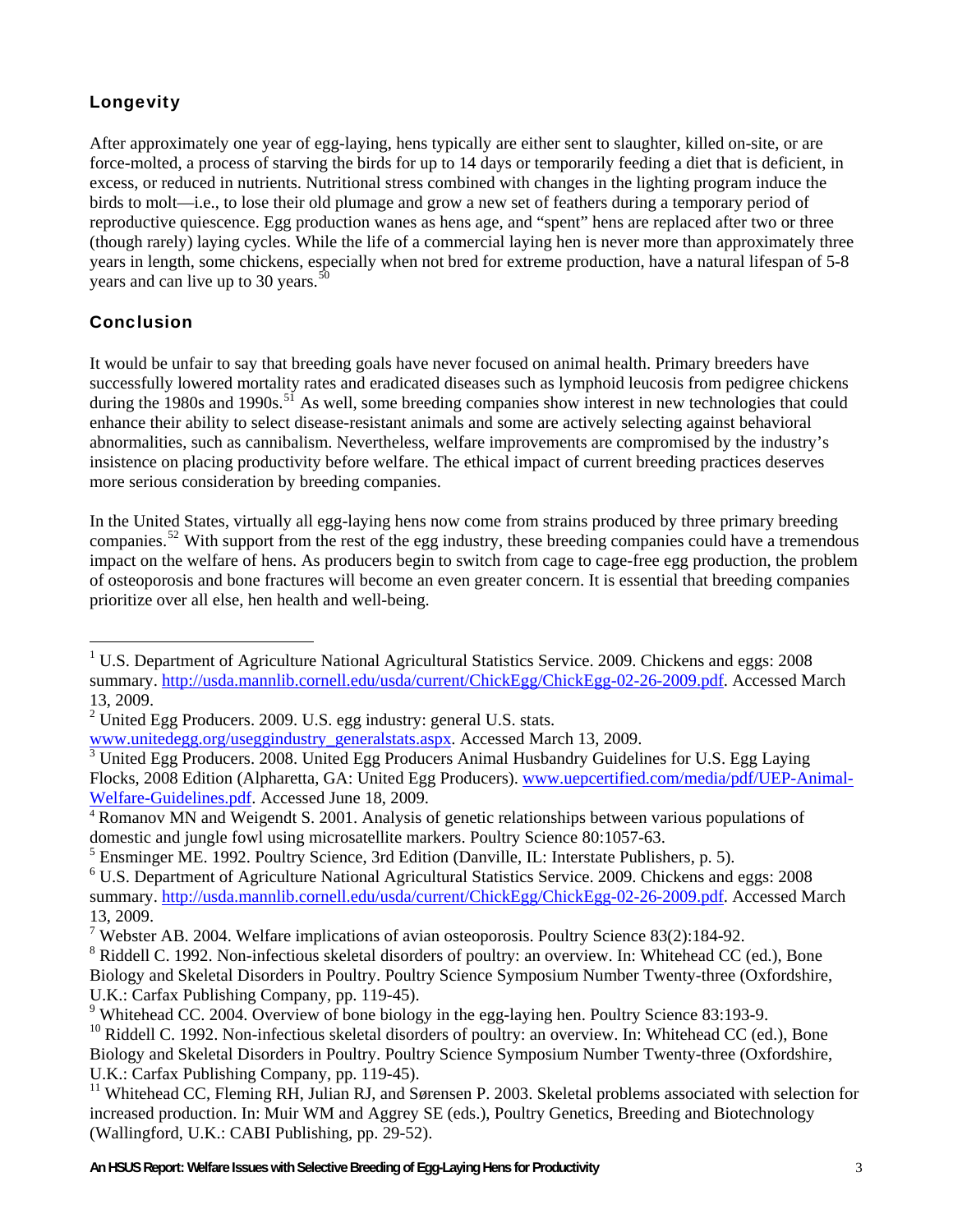<span id="page-3-0"></span> $12$  Webster AB. 2004. Welfare implications of avian osteoporosis. Poultry Science 83(2):184-92.

<sup>13</sup> Fleming RH, McCormack HA, McTeir L, and Whitehead CC. 2006. Relationships between genetic, environmental and nutritional factors influencing osteoporosis in laying hens. British Poultry Science 47(6):742- 55.

<sup>14</sup> Whitehead CC and Wilson S. 1992. Characteristics of osteopenia in hens. In: Whitehead CC (ed.), Bone Biology and Skeletal Disorders in Poultry (Oxfordshire, U.K.: Carfax, pp. 265-80).

<sup>15</sup> Whitehead CC, Fleming RH, Julian RJ, and Sørensen P. 2003. Skeletal problems associated with selection for increased production. In: Muir WM and Aggrey SE (eds.), Poultry Genetics, Breeding and Biotechnology (Wallingford, U.K.: CABI Publishing, pp. 29-52).

<sup>16</sup> Gregory NG, Wilkins LJ, Eleperuma SD, Ballantyne AJ, and Overfield ND. 1990. Broken bones in domestic fowls: effect of husbandry system and stunning method in end-of-lay hens. British Poultry Science 31(1):59-69.

<sup>17</sup> Gregory NG, Wilkins LJ, Knowles TG, Sørensen P, and van Niekerk T. 1994. Incidence of bone fractures in European layers. Proceedings of the 9th European Poultry Conference, Vol. II (Glasgow, U.K.: pp. 126-8).

<sup>18</sup> Gregory NG and Wilkins LJ. 1991. Broken bones in hens. The Veterinary Record 129(25-26):559.

<sup>19</sup> Budgell KL and Silversides FG. 2004. Bone breakage in three strains of end-of-lay hens. Canadian Journal of Animal Science 84(4):745-7.

 $20$  Sandilands V, Sparks N, Wilson S, and Nevison I. 2005. Laying hens at depopulation: the impact of the production system on bird welfare. British Poultry Abstracts 1:23-4.

 $^{21}$  Weber RM, Nogossek M, Sander I, Wandt B, Neumann U, and Glünder G. 2003. Investigations of laying hen health in enriched cages as compared to conventional cages and a floor pen system. Wiener Tierärztliche Monatsschrift 90(10):257-66.

 $^{22}$  Gregory NG, Wilkins LJ, Eleperuma SD, Ballantyne AJ, and Overfield ND. 1990. Broken bones in domestic fowls: effect of husbandry system and stunning method in end-of-lay hens. British Poultry Science 31(1):59-69.

<sup>23</sup> Gregory NG and Wilkins LJ. 1989. Broken bones in domestic fowl: handling and processing damage in endof-lay battery hens. British Poultry Science 30(3):555-62.

 $24$  Sandilands V, Sparks N, Wilson S, and Nevison I. 2005. Laying hens at depopulation: the impact of the production system on bird welfare. British Poultry Abstracts 1:23-4.

 $^{25}$  Gregory NG and Wilkins LJ. 1989. Broken bones in domestic fowl: handling and processing damage in endof-lay battery hens. British Poultry Science 30(3):555-62.

<sup>26</sup> Gregory NG, Wilkins LJ, Knowles TG, Sørensen P, and van Niekerk T. 1994. Incidence of bone fractures in European layers. Proceedings of the 9th European Poultry Conference, Vol. II (Glasgow, U.K.: pp. 126-8).

<sup>27</sup> Scientific Panel on Animal Health and Welfare. 2005. Opinion of the Scientific Panel on Animal Health and Welfare on a request from the Commission related to the welfare aspects of various systems of keeping laying hens. The EFSA Journal 197:1-23. [www.efsa.europa.eu/EFSA/Scientific\\_Opinion/lh\\_opinion1.pdf.](http://www.efsa.europa.eu/EFSA/Scientific_Opinion/lh_opinion1.pdf) Accessed July 24, 2008.

 $^{28}$  Gregory NG and Wilkins LJ. 1991. Broken bones in hens. The Veterinary Record 129(25-26):559.

 $^{29}$  Nicol CJ, Brown SN, Glen E, et al. 2006. Effects of stocking density, flock size and management on the welfare of laying hens in single-tier aviaries. British Poultry Science 47(2):135-46.

<sup>30</sup> Wilkins LJ, Brown SN, Zimmerman PH, Leeb C, and Nicol CJ. 2004. Investigation of palpation as a method for determining the prevalence of keel and furculum damage in laying hens. The Veterinary Record 155(18):547-9.

<sup>31</sup> Fleming RH, McCormack HA, McTeir L, and Whitehead CC. 2004. Incidence, pathology and prevention of keel bone deformities in the laying hen. British Poultry Science 45(3):320-30.

<sup>32</sup> Leyendecker M, Hamann H, Hartung J, et al. 2005. Keeping laying hens in furnished cages and an aviary housing system enhances their bone stability. British Poultry Science 46(5):536-44

<sup>33</sup> Budgell KL and Silversides FG. 2004. Bone breakage in three strains of end-of-lay hens. Canadian Journal of Animal Science 84(4):745-7.

<sup>34</sup> Rennie JS, Fleming RH, McCormack HA, McCorquodale CC, and Whitehead CC. 1997. Studies on effects of nutritional factors on bone structure and osteoporosis in laying hens. British Poultry Science 38(4):417-24.

<sup>35</sup> Budgell KL and Silversides FG. 2004. Bone breakage in three strains of end-of-lay hens. Canadian Journal of Animal Science 84(4):745-7.